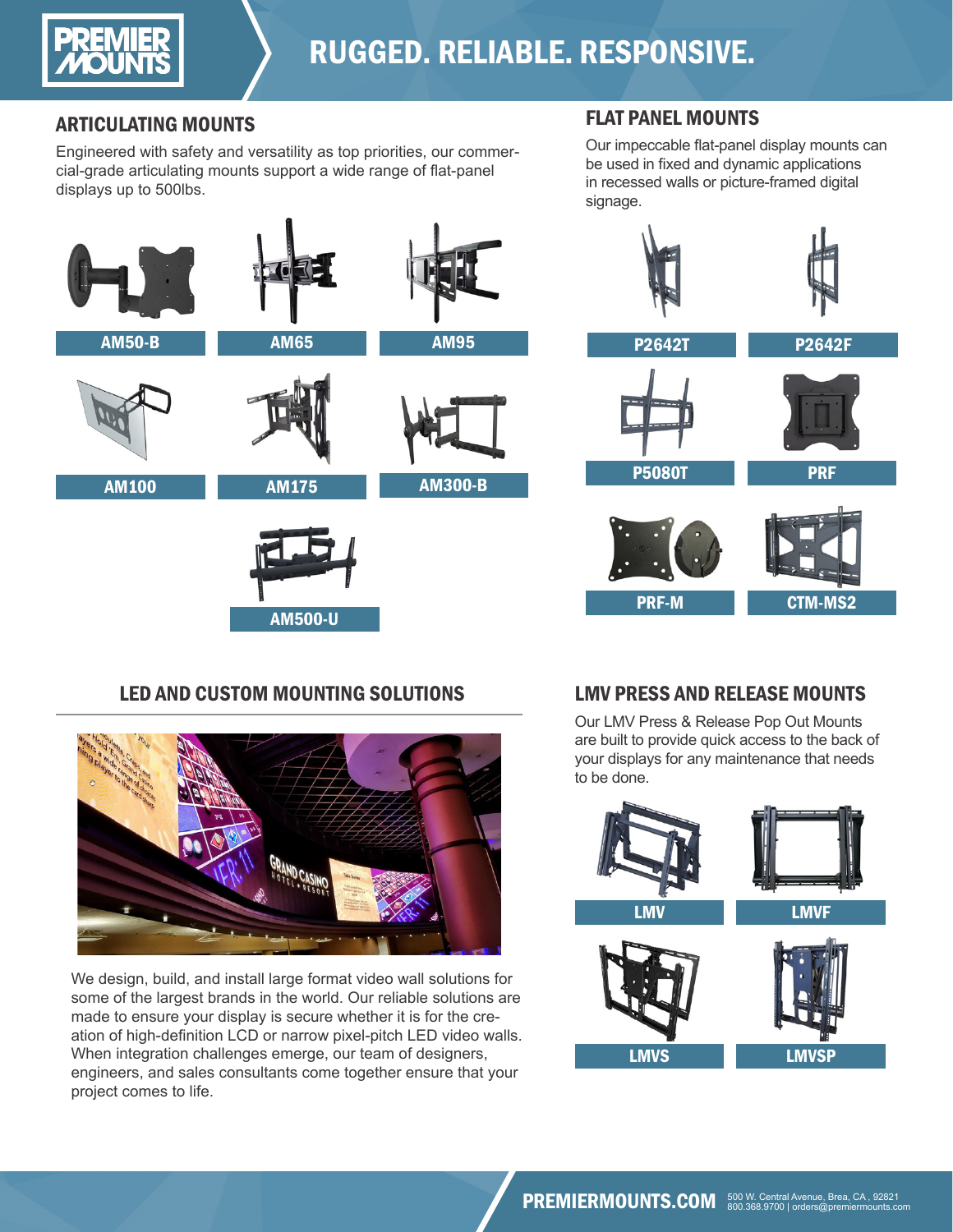

## CEILING AND IN-WALL GEARBOXES

Premier Mounts gearboxes seamlessly store A/V and IT components so you can achieve impeccable functionality and aesthetics.

#### PROJECTOR MOUNTS

Our projector mounts deliver impeccable safety, durability, and versatility to your projector.



## LINEAR MENU BOARD SYSTEMS

Our linear menu board mounts are designed for easy installation right out of the box in commercial applications.